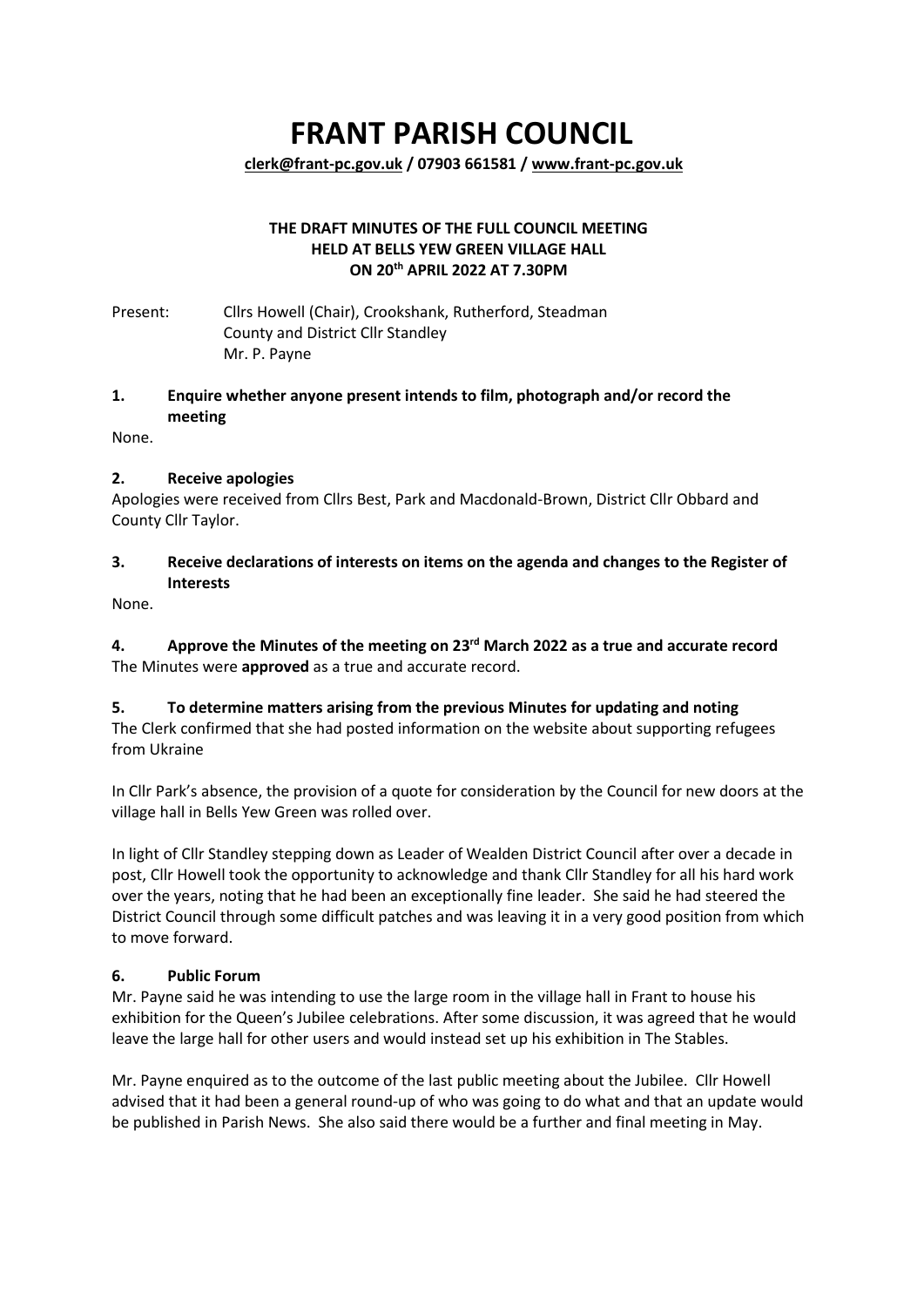Cllr Crookshank raised the issue of the village sign in Frant. Cllr Howell said it was not on the agenda to discuss; however, she said the Council was intending to approach an architect to produce designs of the sign.

*Post meeting note: the Council is not seeking alternative designs from those that Mr Payne has produced; rather, as the Trustees of the green, it is seeking drawings to show what a sign of the dimensions proposed would look like on the green. The reasons for this would be to ensure that the sensitive location of the green in the AONB and Conservation Area and views of it are not harmed.* 

# **7. Receive reports from County and District Councillors**

Cllr Standley said he had met with the Housing Minister to express concern about the proposed levels of housing; he noted that at his previous meeting, Mr Gove had suggested the report would be published in spring, but it was still outstanding. Cllr Howell said that District Councill needed a sound Local Plan. Cllr Standley noted that a number of Councils were pausing work on their Local Plans because of this issue of too high housing numbers.

Cllr Standley went on to talk about Ukranian refugees, noting they are now being referred to as 'guests'. He said the District Council was doing a lot of work in terms of providing school places and other support.

Cllr Standley said that the Cabinet had approved the next phase of the Integrated Care System, which would bring East Sussex, West Sussex and Brighton & Hove into one care system. He acknowledged the perennial issue of some care providers being just within other counties (e.g. Pembury Hospital).

Cllr Standley explained the background to the current dispute with the county's refuse collection providers, Biffa, and said there was a meeting scheduled which would hopefully succeed in averting a bin strike the following Monday.

## **8. Discuss support for families opening-up their homes to Ukrainian refugees**

It was noted that two schemes were operating to help Ukranian refugees; the drawback was that once involved with one scheme, you could not transfer to the other.

The Council **agreed** to using its funds received via the Henry Smith scheme if the situation arose.

## **9. Highways**

## **9.1 Discuss public feedback about the proposed pedestrian crossing**

Cllr Howell said that the meeting held in the village hall in March had been very positive with some useful comments. Cllr Steadman enquired as to the possibility of narrowing the road in this location instead and installing planters. Cllr Howell said this would not be approved by Highways given it was a main arterial road. Cllr Rutherford added that Highways had not even agreed to lowering the speed to 20mph in the High Street and Church Lane where such measures might seem obvious. He suggested that the proposed crossing was intending to provide a safe way to cross, rather than slow the traffic although, inevitably, this would be a welcome side.

Cllr Howell said that a resident had asked whether the beeping noise the crossing would make when people pressed the button could be avoided. Cllr Rutherford said there was an alternative whereby the visually impaired could recognise when to cross without the beeping noise by taking cues from a set of rotating cones underneath. Cllr Standley said he would make enquiries. **Action: BS** 

## *(Cllr Standley left the meeting at 7.50pm)*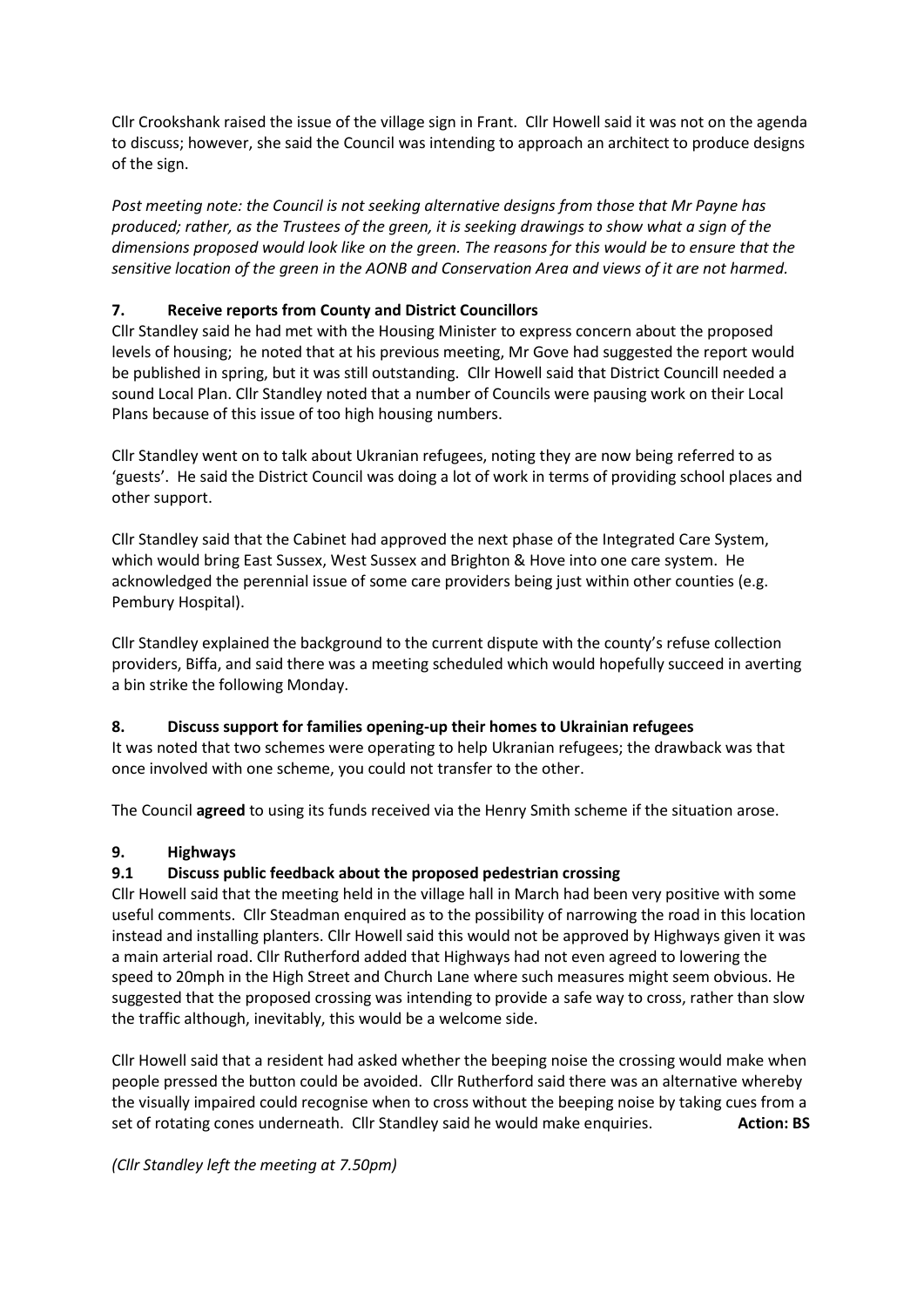# **10. Finance**

# **10.1 Approve the accounts payable**

The Clerk added an additional payment to ESALC/NALC for the annual subscription. This and the other payments were **approved**.

## **10.2 Approve the bank reconciliation**

The bank reconciliation was **approved.**

## **11. Green Spaces**

## **11.1 Approve quote for works associated with new green in Eridge**

The Clerk said she had taken advice from the Council's auditor and that he agreed this work could be added to the existing long-standing contract with the current contractor maintaining the Parish's green spaces. The quote was **approved.**

## **11.2 Consider possibility of a new dog bin in Frant**

It was **agreed** that the Parish Council would, in principle, support and pay for the provision of a new dog bin in Frant, subject to the necessary permissions being granted. It was agreed that the separate application fee of £300 imposed on the Church by the Diocese would be discussed in due course. It was agreed that the Clerk would update Reverend Brendan. **Action: Clerk** and the Clerk

## **11.3 Discuss safety around the playground in Frant**

The issue of the safety of children using the playground in the vicinity of the road was discussed. Ways to secure the playground were considered, such as hedging and further types of 'barrier' play equipment, but they were considered feasible at this point. The Council decided to consult Friends of Frant Green Spaces for their thoughts. **Action: CS** Action: CS

Cllr Howell suggested this could be an opportunity to ask East Sussex County Council (Highways) about imposing traffic calming measures here, perhaps to include a reduction in the speed limit.

## **12. Communications and Events**

## **12.1 Update on Jubilee celebrations**

Cllr Howell said arrangements were coming together and that she had spoken with the Eridge committee and Mrs McGregor-Gould in Bells Yew Green about their events.

## **12.2 Discuss arrangements for the Annual Meeting**

Speakers were discussed and it was noted that Cllr Macdonald-Brown would talk about defibrillators. It was suggested that Cllr Park may wish to talk about the groups of Wealden parishes seeking to address over-development and high housing numbers. In addition, it was suggested that someone from the police speak about community speed watch. **Action: Clerk** and the police speak about community speed watch.

## **13. Planning**

## **13.1 Wealden Local Plan – rolling item**

Nothing to discuss.

#### **13.2 To consider licence and planning applications received and make recommendations:**  *Cllr Crookshank chaired item 3.2*

## **WD/2021/2812/F – 15 Frant Court, Frant, TN3 9DW**

Replace existing wooden shed, increase height of existing wooden fence from 1.80m to 2.0m. Relocate existing gate from west side to north side. Move yard fence on west side 80cm.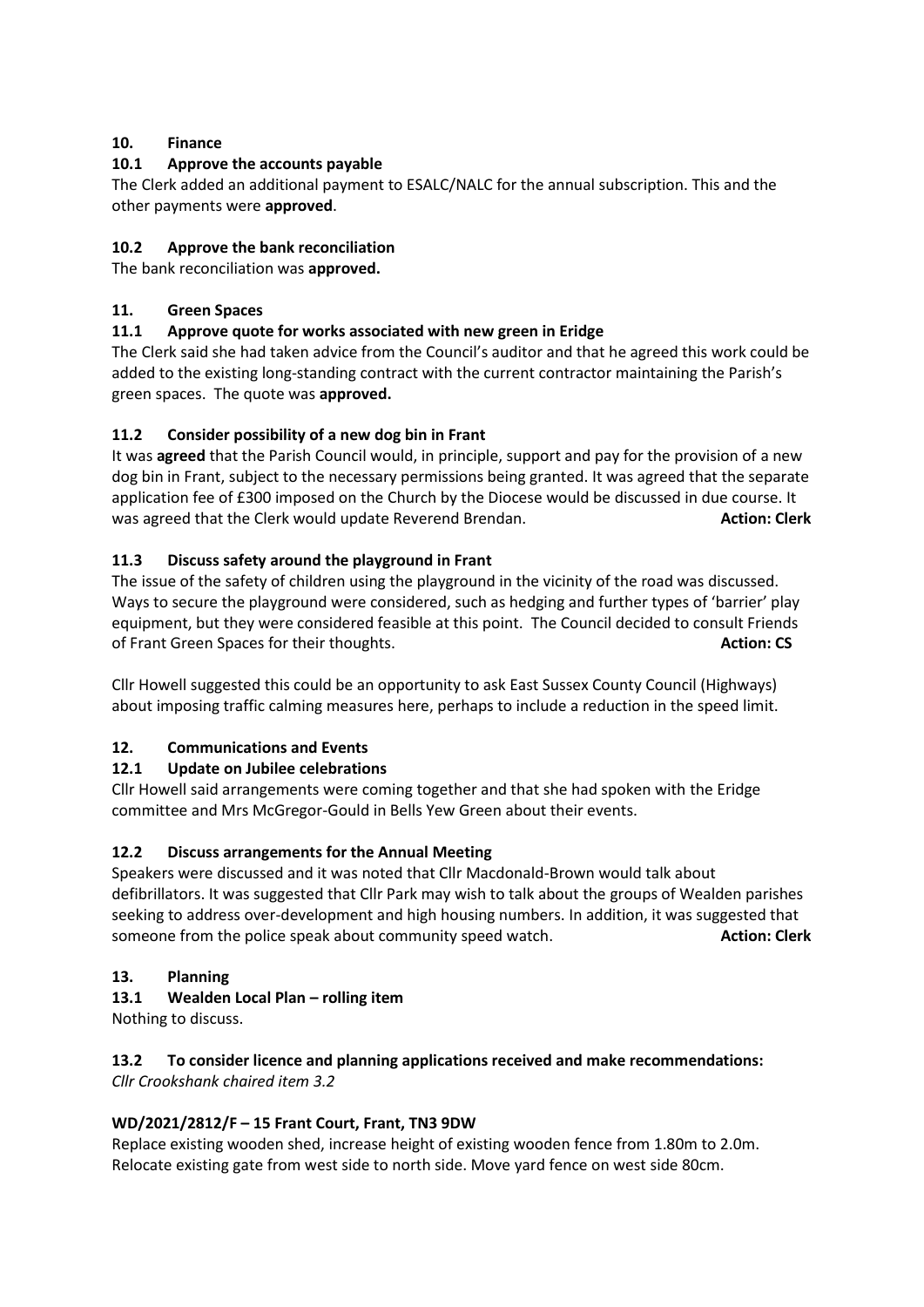The application was considered to be relatively minor and no objections were raised about this and it.

#### **WD/2022/0617/F – Brook Farmhouse, Bayham Road, Frant, TN3 9BP**

Ground floor porch to be undertaken under permitted development. Proposed new dining room to the front of the property replacing an old summerhouse extension. New ground and first floor extension to the rear with a proposed garage replacement.

Councillors noted that the building was not within public view and not a listed building. The Council raised no objections.

#### **WD/2022/0575/LDE – Walnut Tree Cottage, Frant Green Road, TN3 9DE**

To confirm that planning permission WD/2014/1657/F was lawfully implemented.

The Council did not have any comments to make on this application.

#### **WD/2022/0494/F – Henley House, Wadhurst Road, Frant, TN3 9EJ**

Attached double garage, extension to ground floor to form family room. Extension at first floor to form dressing room.

There was some discussion about the merits of the design and also the possible effect of the wide glazing in terms of Wealden's Dark Skies Policy. On balance, however, the Council raised no objections.

#### **14. Chairman's announcements & correspondence for noting**

None.

#### **15. Urgent issues at the discretion of the Chairman, for discussion only**

Cllr Crookshank enquired as to progress of the replacement fingerpost from Benhall Mill Lane. The Clerk said she had emailed JakkUK but had not had a response. She said she would follow it up.  **Action: Clerk**

Cllr Rutherford said that vehicles were still parking on the green in Frant, including contractors' vans despite work having been completed in neighbouring houses. It was agreed that this would be put on the next agenda and Cllr Howell would invite the owner of the road by the green to come to the meeting. **Action: JH**

Cllr Rutherford asked whether the base for the Christmas tree in Bells Yew Green could be removed. Cllr Crookshank said he would speak Mr. McGregor-Gould about this. **Action: SC** Action: SC

There being no other business, the meeting ended at 8.25pm.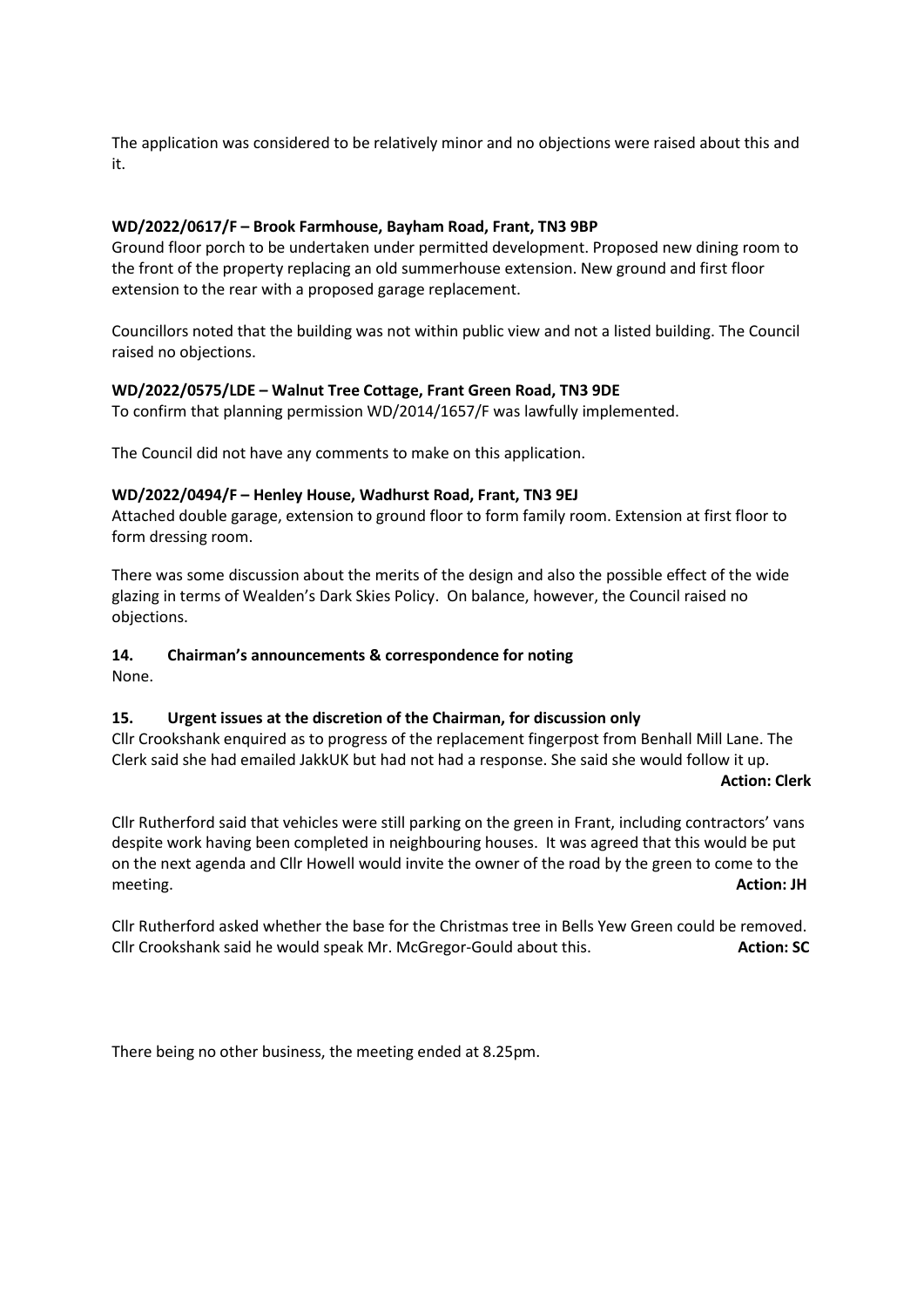#### **Actions**

| <b>Action</b>                                         | <b>By Whom</b> |
|-------------------------------------------------------|----------------|
| Make enquiries about alternative crossing devices to  | BS             |
| avoid 'beeping' noise'.                               |                |
| Speak with FOFGS about ideas re: safety at the        | CS             |
| playground in Frant.                                  |                |
| Plan speakers for the Annual Meeting                  | Clerk          |
| Follow-up with progress on the replacement fingerpost | Clerk          |
| for BYG.                                              |                |
| Liaise with Reverend Brendan about the proposed dog   | Clerk          |
| bin for Frant.                                        |                |
| Invite the owner of the road by the green to the next | JH             |
| meeting.                                              |                |
| Speak to Mr McGregor-Gould about removing the         | <b>CS</b>      |
| Christmas tree base in Bells Yew Green.               |                |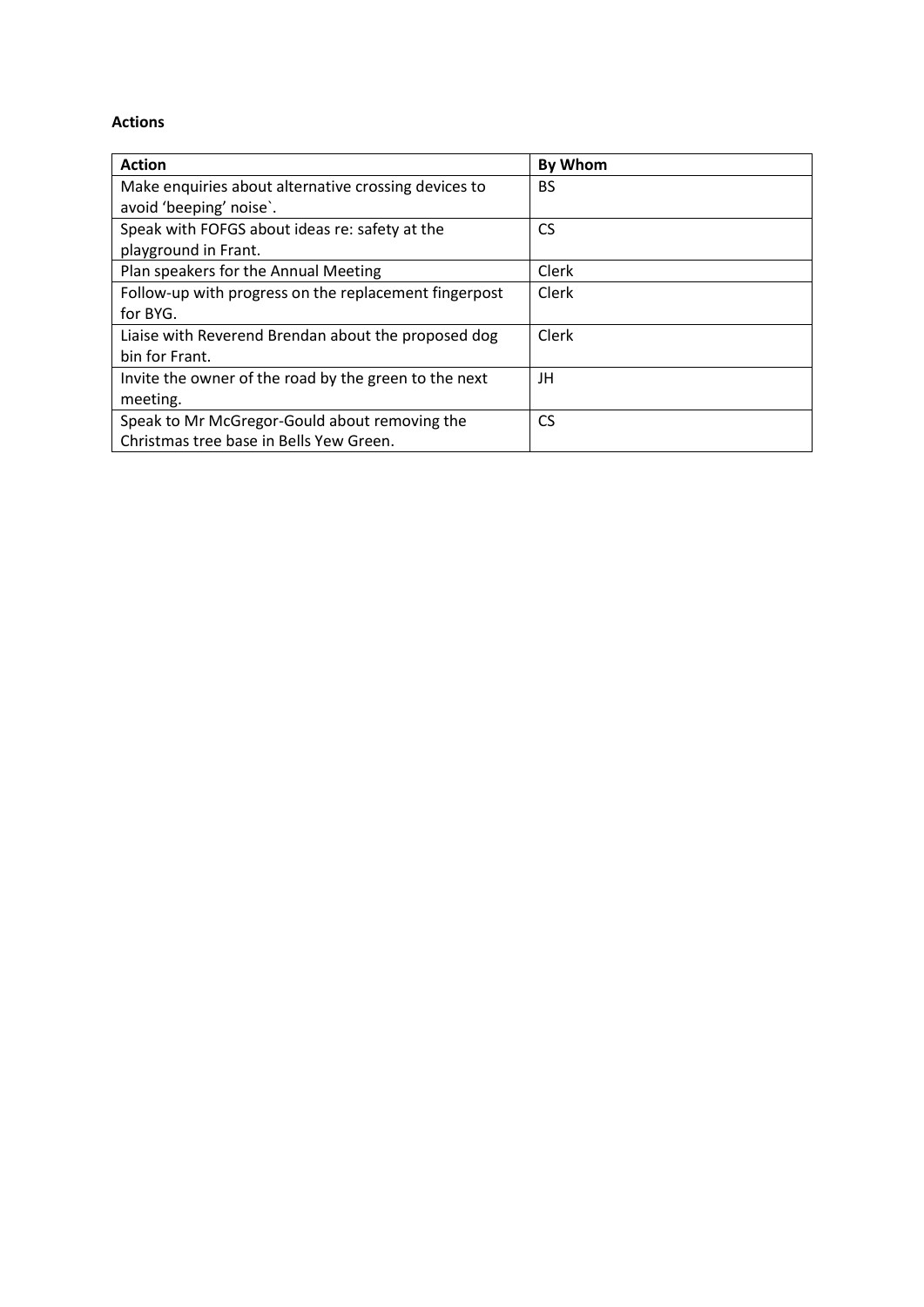# **Appendix One District Cllr's Obbard's Report**

#### **District Wide**

I expect you will have read that the Leader of the Council, Bob Standley has decided that he will stand down as Leader of the Conservative Group and Leader of the Council from May this year to give his successor a year to get settled into the job before the next Council elections on May 2023.

The Council announced last year that they would set up a Community Lottery to raise money for good causes, and they have now appointed the lottery operator Gatherwell to run the Lottery for Wealden. This company runs lotteries for other Councils and Non-profit organisations in the UK.

Over the Easter holidays the Council is running a public safety campaign to raise awareness of the danger of Cliff falls and getting cut off by the tide with the hashtags #BeCliffAware and #BeTideAware

There have been at least 50 cliff falls in the last year and many visitors are simply not aware of the danger, both at the top and the bottom of the cliff.

The Council prosecuted a company when they cut down several trees on a site near Hellingly in 2018 that were covered by a Tree Protection Order.

The judgement has recently been made and they were fined £17,000 and ordered to pay £7,500 in costs.

You can check if there is a TPO in place by phoning the Council Offices or emailing [planning.information@wealden.gov.uk](mailto:planning.information@wealden.gov.uk)

#### **Nationwide**

The WDC website has a page dedicated to the Ukrainian Refugee Crisis; <https://www.wealden.gov.uk/ukrainian-refugee-crisis/>

It carries the government information on what they are doing and also where residents can find out ways that they can donate or help. As well as a link to the housing team if anyone wishes to offer accommodation for the refugee resettlement scheme.

The visa applications are still going rather slowly, there is a government helpline on 0808 164 8810

The East Sussex Fire & Rescue Service will be the agency carrying out the home checks and the ESCC website has information about a welcome pack here; [Welcoming Ukrainian guests to East Sussex | East Sussex County Council](https://new.eastsussex.gov.uk/your-council/ukraine-crisis/hosting-refugees)

There is also information about applying for school places.

The payments to refugees and to hosts will be handled by the WDC.

The Government scheme to give a £150 rebate of Council Tax to help with rising energy costs is underway. Residents living in Council Tax band A-D properties are eligible, and if you pay by Direct Debit the Council will pay you automatically sometime in May or June. Anyone who pays their Council Tax by cash or cheque will need to apply for the refund, but the simplest thing to do it to sign up for a direct debit as soon as possible. There may be a discretionary refund for people living in Properties in band  $E - H$ .